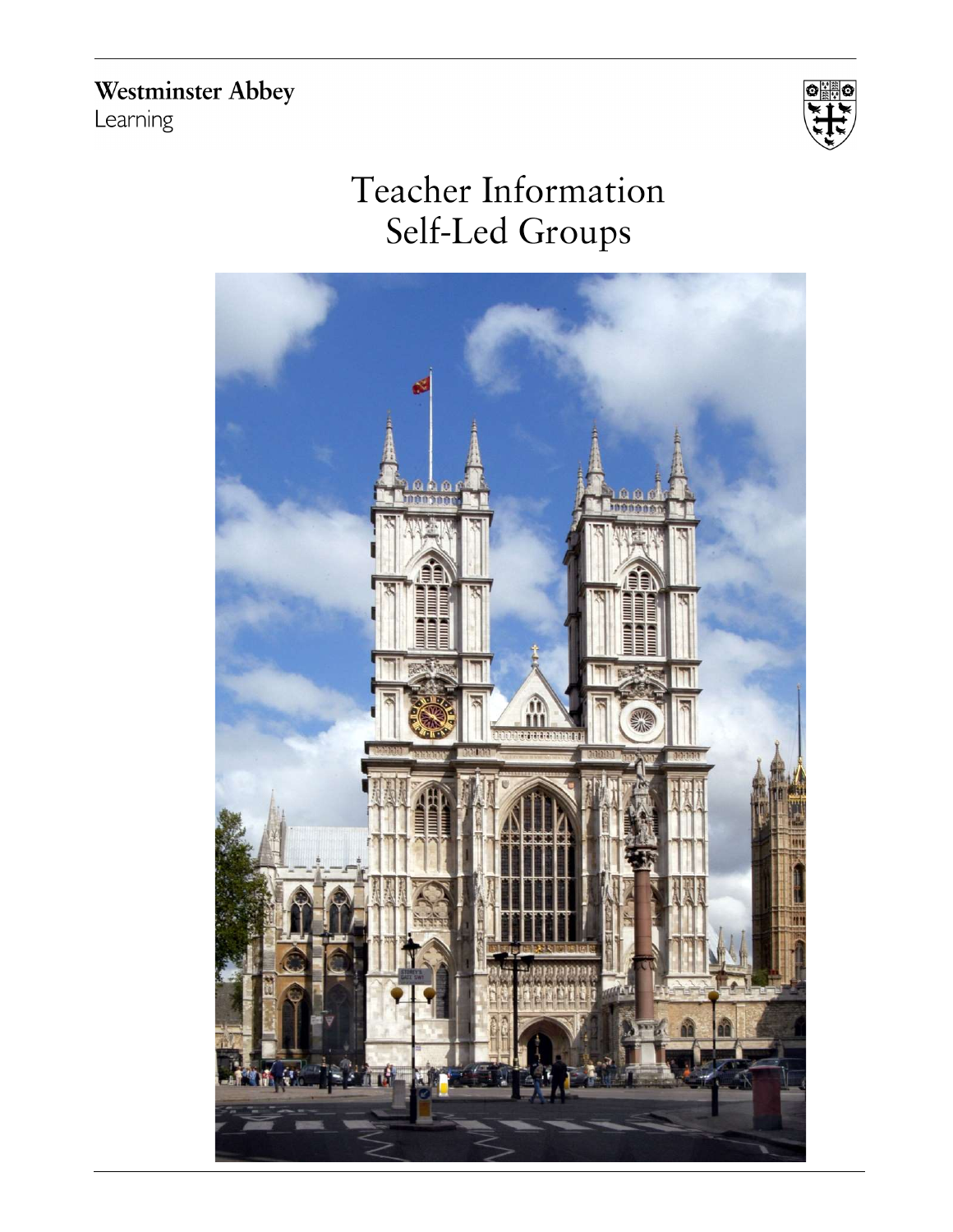### Welcome

Westminster Abbey is one of the world's great churches, with a history stretching back over a thousand years. The Abbey has been the Coronation church since 1066, and the setting for many other great events in the life of the nation, including sixteen royal weddings. It is the burial place of kings and queens, and of other distinguished figures in the nation's history, from writers and musicians to politicians and scientists. The Abbey continues to bring visitors to the heart of national life through its close links with Parliament, the Commonwealth and many charitable organisations. Through special services and daily prayers, through inter-faith work and the welcoming of UK and international school and family groups, the Abbey expresses faith at the heart of the nation today.

This booklet is designed to support teachers as they plan a self-led visit to Westminster Abbey. It contains information about health, safety and security to help ensure that the visit will be educational, informative, memorable and safe.

It contains information regarding

- Charges
- Payments and Cancellations
- Safety, Security and Safeguarding
- Preparation and on the day of your visit
- Terms and Conditions for self-led Guided Groups

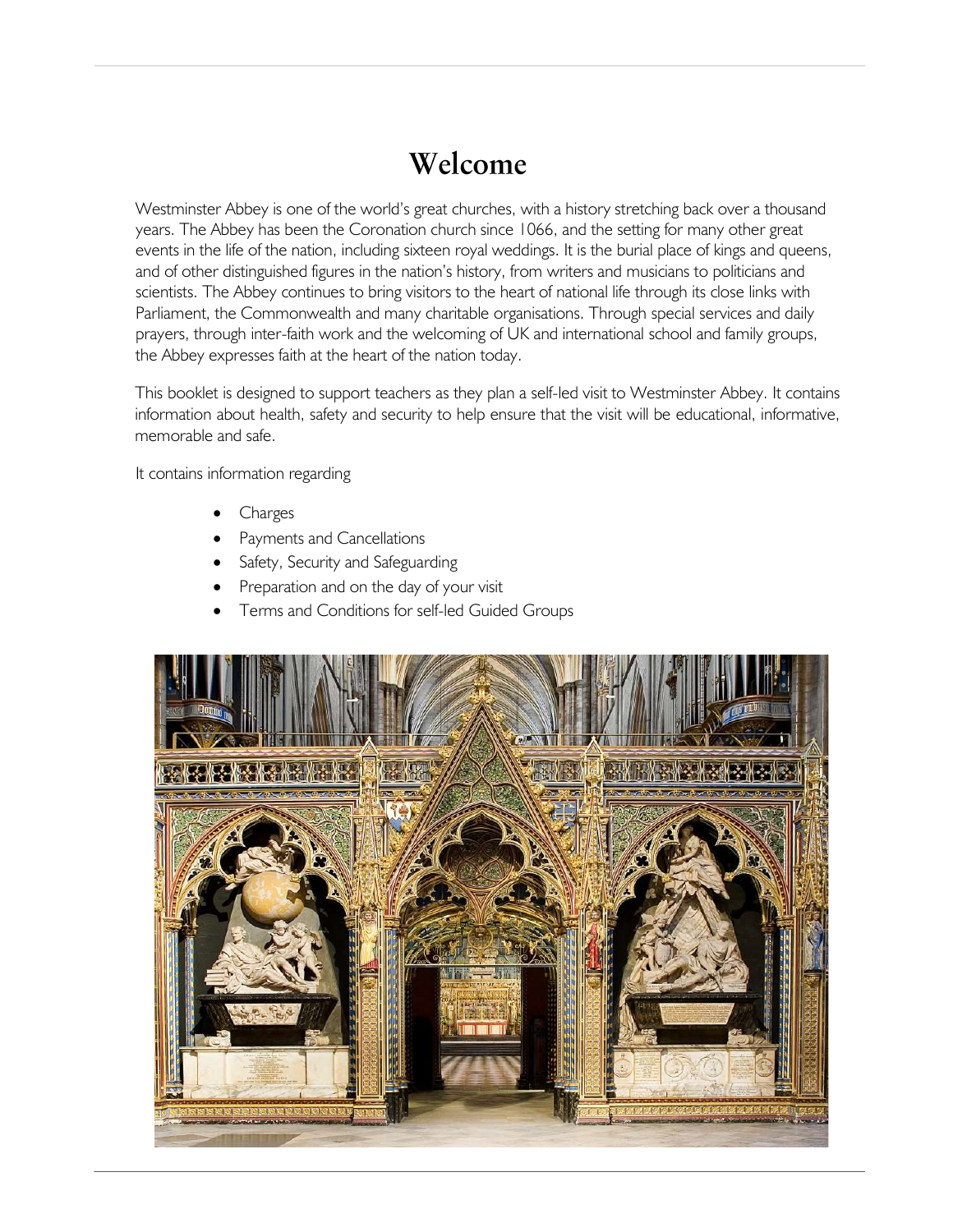## Booking your visit

All Self-led groups need to book with us.

You can send a booking enquiry via our website.

Contact us to discuss your visit, email learning@westminster-abbey.org.

#### Prices & Payment

Students Self-led Tours  $f_2$  per primary student (KS1 & 2) £6 per secondary student (KS 3-5)

Adults

1 adult per 10 students (one adult per five students for KS1 students) are free of charge Any other adults £14

Payment must be made on the day at Reception. BACS payment is not accepted in this instance. Payment must be made by cash, card or cheque only.

Please consider taking a **free guided** visit which is available to schools with 35% of more pupils eligible for free school meals, and maintained schools in certain boroughs.

#### Access to the Queens Diamond Jubilee Galleries

Groups wishing to visit the Galleries will need to book a guided visit of that area. Please contact us to discuss this.

#### Group sizes

Large groups will need to be split up and at busy times your entry into the Abbey may be staggered over a 30 minute period. A class of 30 children is best split into two groups of 15.

#### Cancellations & Unexpected closures

Please let us know as far in advance as possible if you wish to cancel your visit. This will enable a school on the waiting list to have time to organise their trip.

The Abbey is a working church and may alter its opening hours at short notice for special services. We endeavour to give you as much as notice as possible if this happens

#### General Data Protection Regulations (GDPR)

We hold the email addresses of teachers booking visits on our secure Customer Relations Management system in case we need to make contact about the booked visits. For this reason, we are only able to take bookings from school email addresses and not private ones.

Once the visit is completed, we retain the teachers' email information linked to the school but we do not use it to make contact again unless a new booking is made.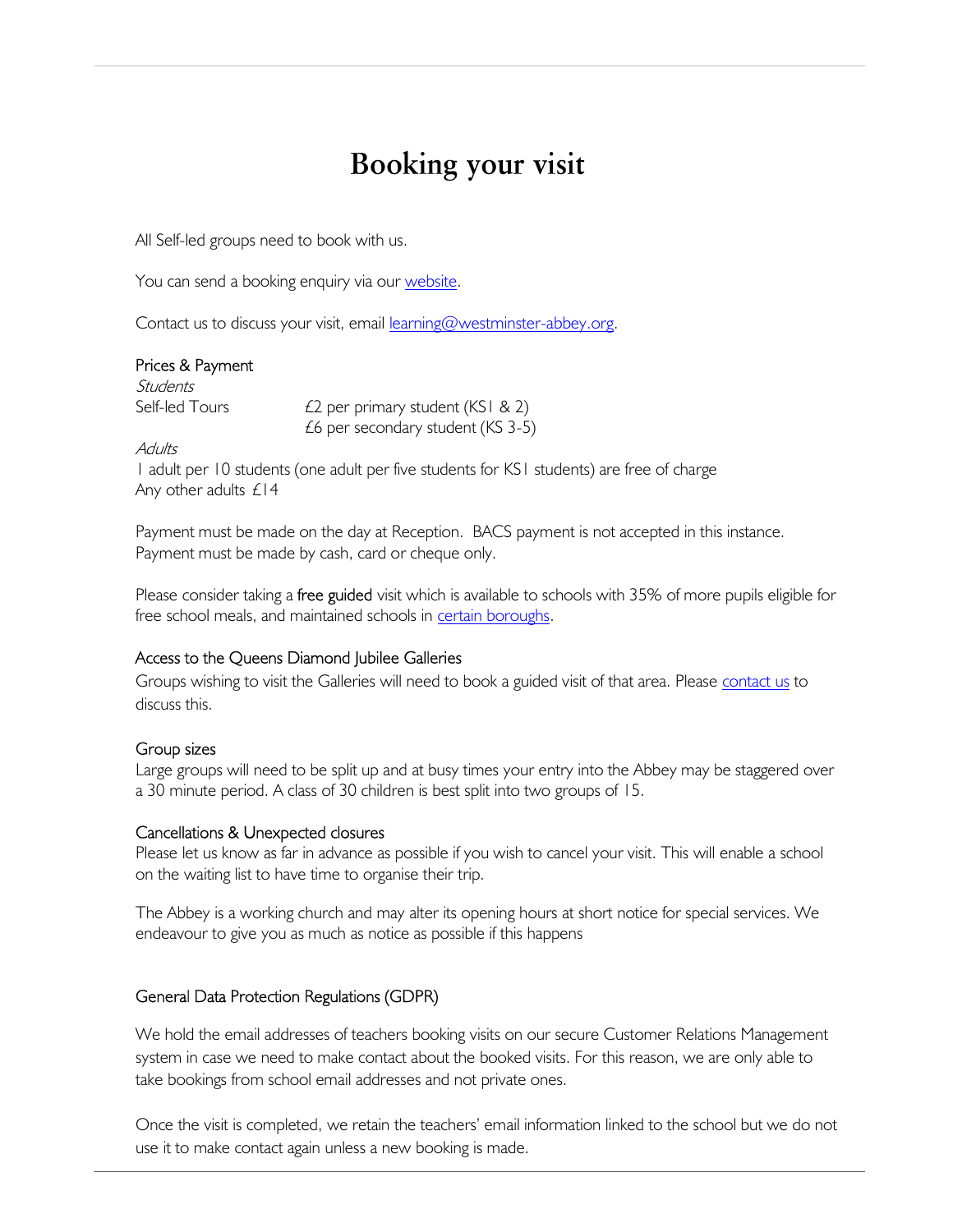On our booking form, we also ask for a contact mobile number in case we need to make contact on the day of the visit (e.g. if the group has not arrived). This information is not kept electronically, and the hard copy of the booking form is destroyed after one term.

We also have a teachers' mailing list. You can sign up for this on our website or just tick the box on the booking form and an email will be sent to you to confirm your preferences. This mailing list keeps you updated about annual programmes as they are published. You can opt out of this list at any time.

#### Home Educated Groups



Providing individual families book a self-led visit with the Education Department on a weekday during school term-time, they are entitled to the concession rates afforded to school groups.

Prices for children are the same as for school groups. One adult is admitted free per group of up to 10. Additional adults £14.

Families visiting at the weekend or during school holidays will have to pay the normal entrance charges: Check the Abbey website for booking information, opening times and charges.

#### Self-led trails

There are a number of self-led learning trails available for download from the learning section of the Abbey's website. These need to be printed at school should you wish to use copies of the trails during your visit.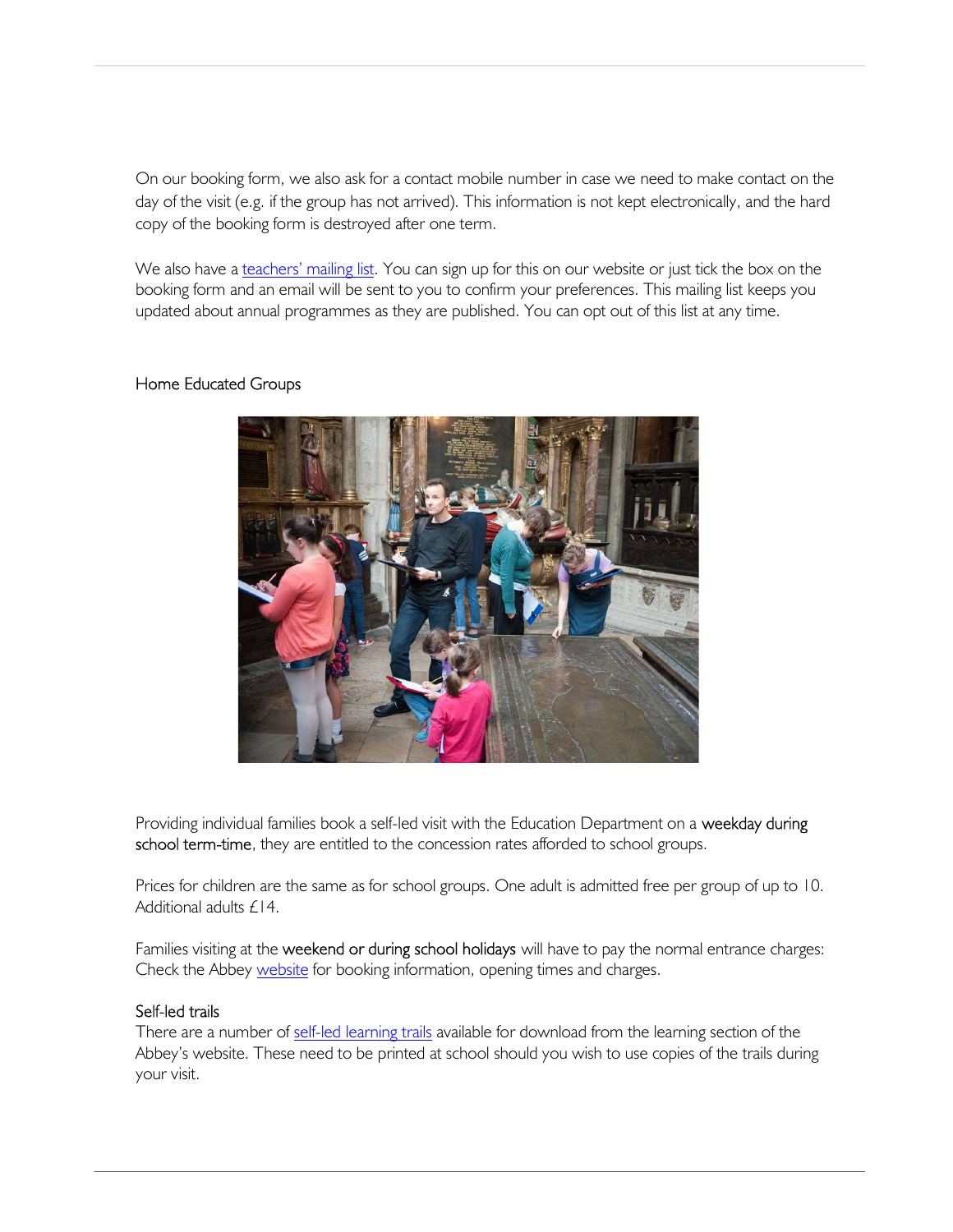## Planning your visit

#### **Access**

People with restricted mobility can enjoy visiting the Abbey but there are some steps and uneven floors. There may be some difficulty for those using wheelchairs in some of the chapels. Please tell us know on the booking form if you have pupils or staff who have such difficulties.

#### Pre-visits

We recommend that teachers book to come on a pre-visit. Please contact us to arrange a time. The Abbey is not open on Sundays and is open for shorter times on Saturdays; please check our website for full opening hours. Teachers on pre-arranged visits are admitted free of charge but those accompanying them are asked to pay.

#### **Preparation Activities**

#### Video Conferences

You can book a virtual classroom session with one of our team. These live, interactive sessions can be tailored to your requirements at a time to suit you.

#### Virtual Tour

We have a virtual tour available on our website which allows you to explore the Abbey at your own pace and find out more about some of the highlights.

#### Welcome film

Please ensure that all your pupils and adult helpers have a chance to view our welcome film before you visit.

https://www.youtube.com/watch?v=9Dp5ASRD3I8&feature=youtu.be

#### **Services**

School groups are welcome to attend Holy Communion at 12.30 or Evensong at 5pm. Please let us know before your visit so we can accommodate you.

#### **Travel**

#### By coach

Coaches can drop school groups off in The Sanctuary, outside the West Door of the Abbey by prior arrangement only. Coaches will need to park elsewhere; the closest coach parking is in Tothill Street and is a Pay-by-Phone service. See www.westminster.gov.uk for details of this coach parking.

More information about travelling to the Abbey can be found on our website.

#### Clipboards

Clipboards are available to borrow for self-led groups by prior arrangement.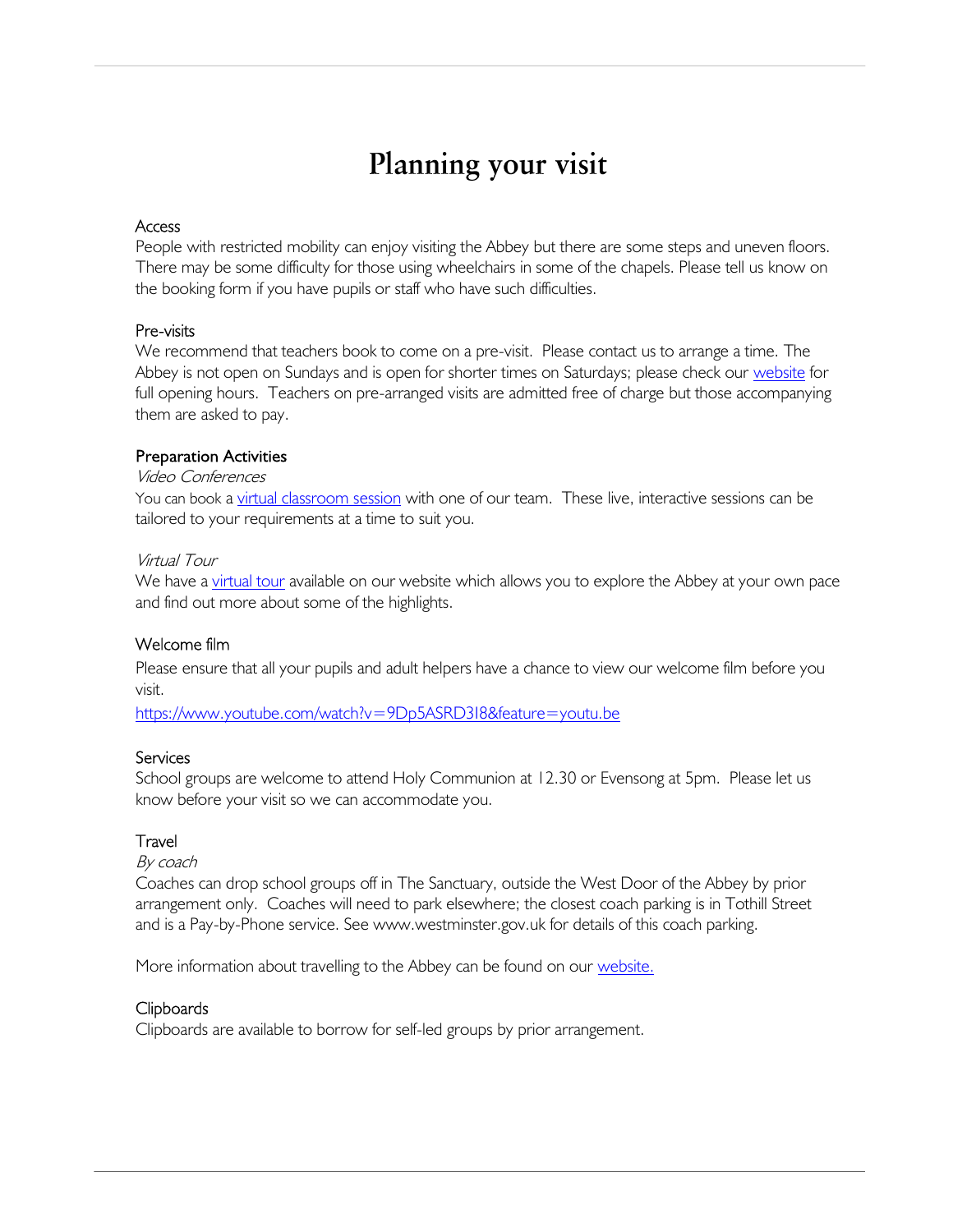## On the day

#### Arrival

Please arrive 10 minutes before your entry time to allow time for payment. If you are delayed please call Reception on 0207 222 5152. If you arrive later than your booked entry time your admission cannot be guaranteed. The entrance time you have booked is only a guide and you may have to wait for other groups to enter ahead of you.

On arrival, enter through the archway into Dean's Yard, turn left and report the marshal in the corner of the yard. The group leader should then go to the Chapter Office, Number 20 to pay and receive coloured wristbands which must be worn by all group members during the visit.

You may be asked to divide into smaller groups before entering the Abbey. A class of 30 is best divided into two groups of 15 pupils.

During your visit if you need help please ask one of the Abbey Marshals (red gowns) or Guides (blue gowns) and they will be happy to provide information.

#### **Toilets**

There are public lavatories in the Cloisters after you have entered.

#### Lunch

You may eat in the Cloisters by prior arrangement. It can get very cold here on a winter's day. Behaviour in this area should continue to be appropriate to a place of worship. Please take your rubbish with you.

#### Bag storage

Unfortunately, this is not available to self-led groups.

#### Briefing your students

Make sure your students know:

- Westminster Abbey is a Christian place of worship. Some people come here to say prayers and take part in services.
- The importance of Westminster Abbey to the history of the nation and the Christian faith.
- That there will be tombs and ensure that the pupils are comfortable with the idea of visiting a place which has people buried.
- A prayer is said every hour by a priest and we ask people to stop and listen.

To prepare them in advance you might like to

- download a trail.
- give pupils a small number of key things to look out for
- visit the Abbey on the Virtual Tour

#### The shop

This is situated at the West Door, and there is a small shop in the Cloisters just near the group entrance. The children are welcome to visit our shops, with adequate supervision.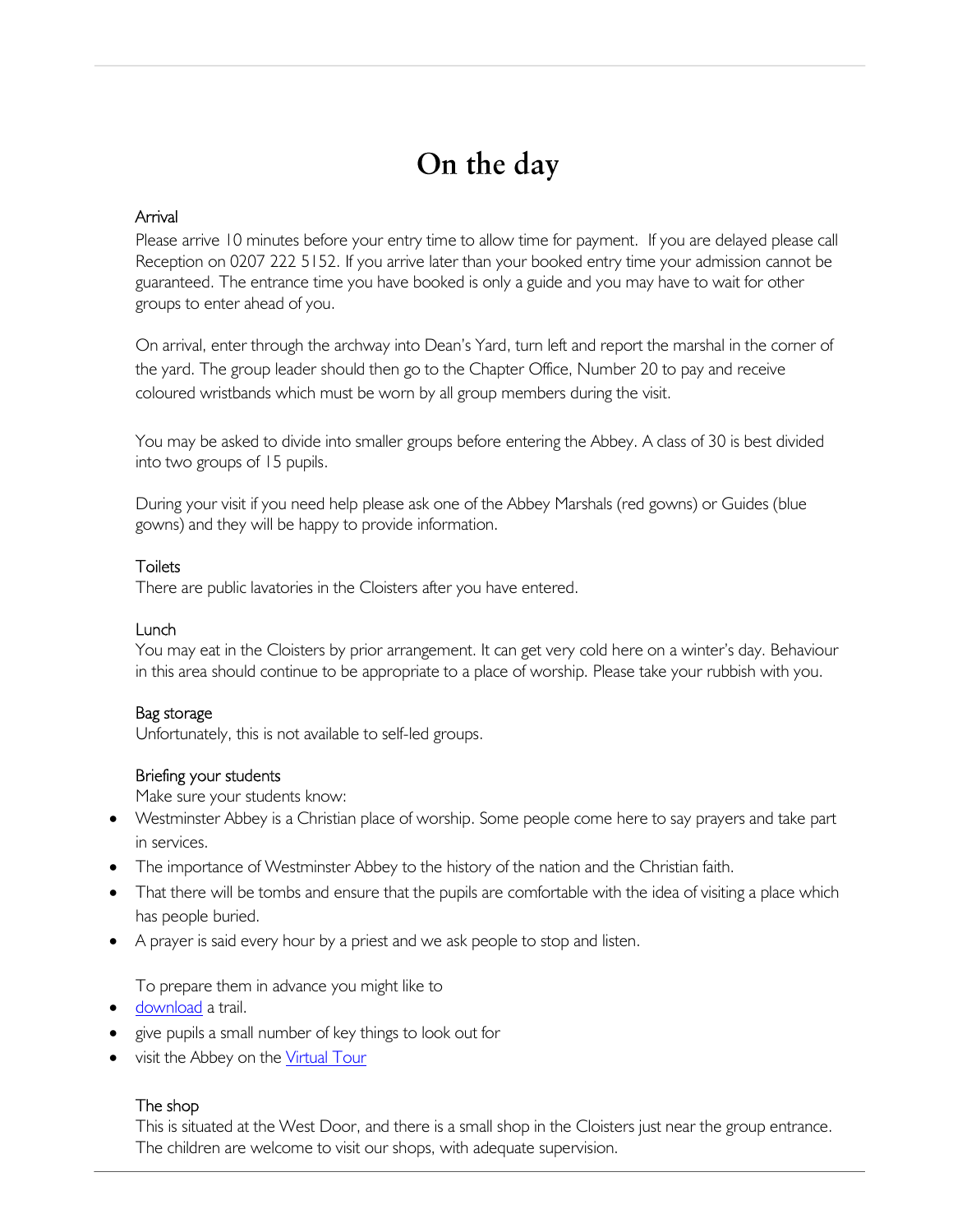## **Safeguarding & Security**

#### **Safeguarding**

The Abbey is a public building and can be very busy at times. Children should be supervised and teachers are expected to abide by the safeguarding guidelines of their own schools. Self-led groups and those eating in the Cloisters may use the public toilets in this area but should supervise pupils appropriately.

The Abbey requires a ratio of 1 adult to 10 pupils (1:5 for KS1 and younger) and provides free entry for staff on that basis.

A copy of the Abbey Safeguarding Policy is available to download here.

The Abbey Safeguarding Officer can be contacted on 07394 562778.

#### **Security**

The safety and security of all our visitors is very much a part of Westminster Abbey's daily life. We understand we have a very important responsibility when it comes to your safety. As the security situation in the UK is ever changing, we are constantly reviewing our safety and security arrangements, including:

- Comprehensive CCTV coverage, monitored 24 hours a day.
- A professionally trained security department.
- Constant patrols by both police and security staff.

Additionally, we maintain very close operational links with the Metropolitan Police, giving us good knowledge of any known risks as they occur, as well as a quick response in the event of an incident.

#### Evacuation or Lock Down

An announcement over the public address system will be made if an evacuation or lockdown of the Abbey needs to take place. Please follow the instructions and directions given by the Abbey Marshals (red gowns). If in any other part of the Abbey precincts, please follow Abbey staff instructions.

During a visit your class may be in small groups; not all groups will be evacuated to the same muster point. Each group leader must have a copy of the list of children in their group in case of an evacuation.

#### Searches

You and your students may be required to open your bags on entry to the Cloisters. Our trained security staff monitor entry to the Cloisters.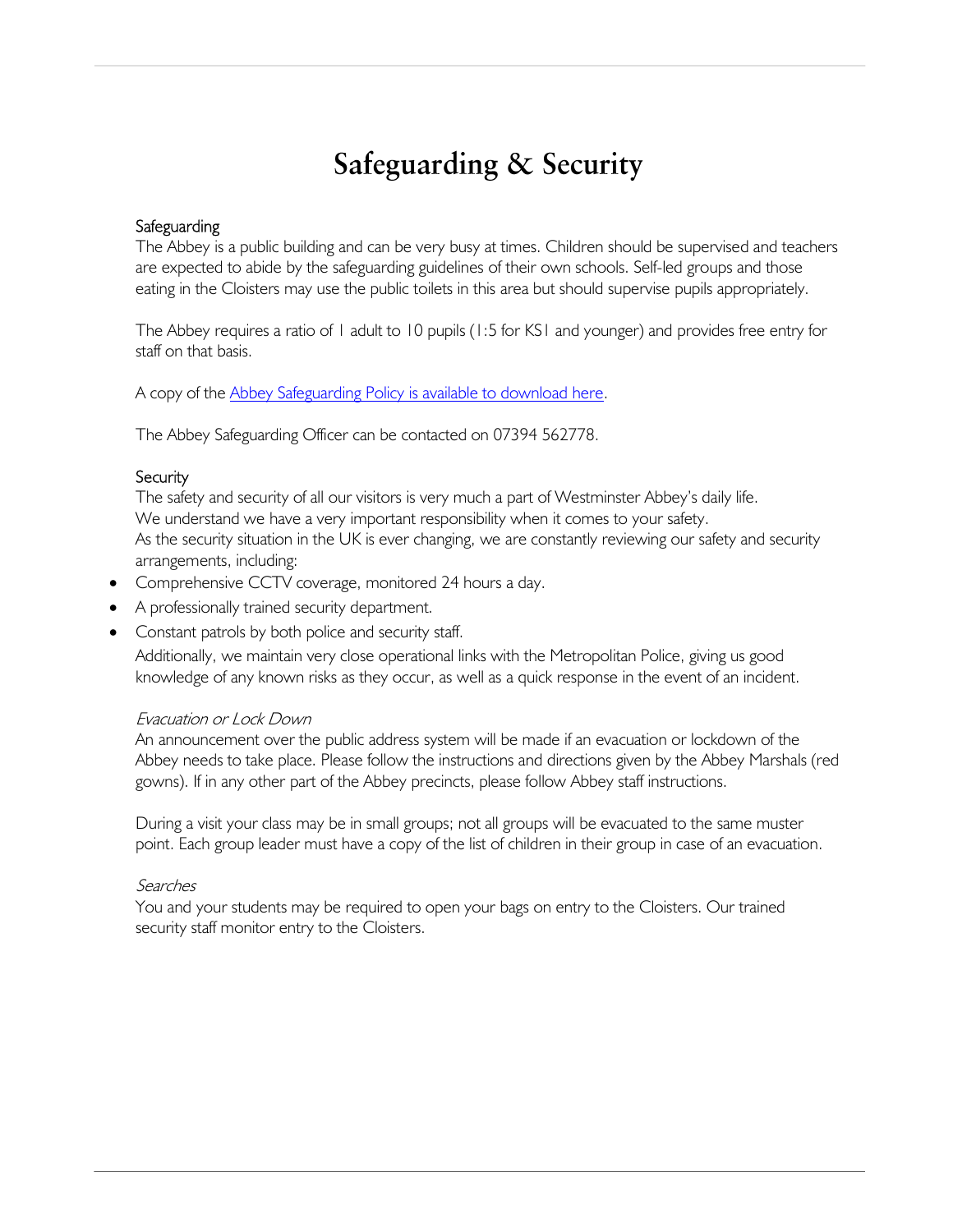## Health & Safety

Please ensure that pupils are aware that the Abbey is an ancient building and that they to keep certain things in mind in order to keep safe during their visit:

- Remind children to look where they are walking as floors and steps are uneven in most areas.
- There are also a number of low doors and steps that may not be immediately obvious and care should be taken.
- It can be very busy. Keep children together and count them regularly!
- Abbey staff are trained in First Aid.
- Please refer to a member of staff/volunteer in red or blue gowns or staff on the Information Desk if you need any help.
- An announcement over the public address system will be made if an evacuation of the Abbey needs to take place. Please follow the instructions and directions given by the Abbey Marshals (red gowns).
- If a member of the party gets separated advise them to go to the Abbey Information desk and report to a member of staff.
- Teachers are responsible for the supervision and safety of the children in their charge at all times.
- A ratio of 1 teacher to every 10 pupils is required.
- Do not enter any part of the Abbey that is marked 'Private' or which has been roped or cordoned off to prevent access for safety reasons.

We strongly recommend that teachers make a preliminary visit in order to complete risk assessments.

#### Precautions related to COVID-19

The Abbey follows government guidelines and is committed to creating a safe visiting environment. We advise members of the public to wear a face mask if they are able. Pupils over 11 are asked to wear masks and to make use of hand-sanitizer found around the Abbey. Please contact us if you require further information.